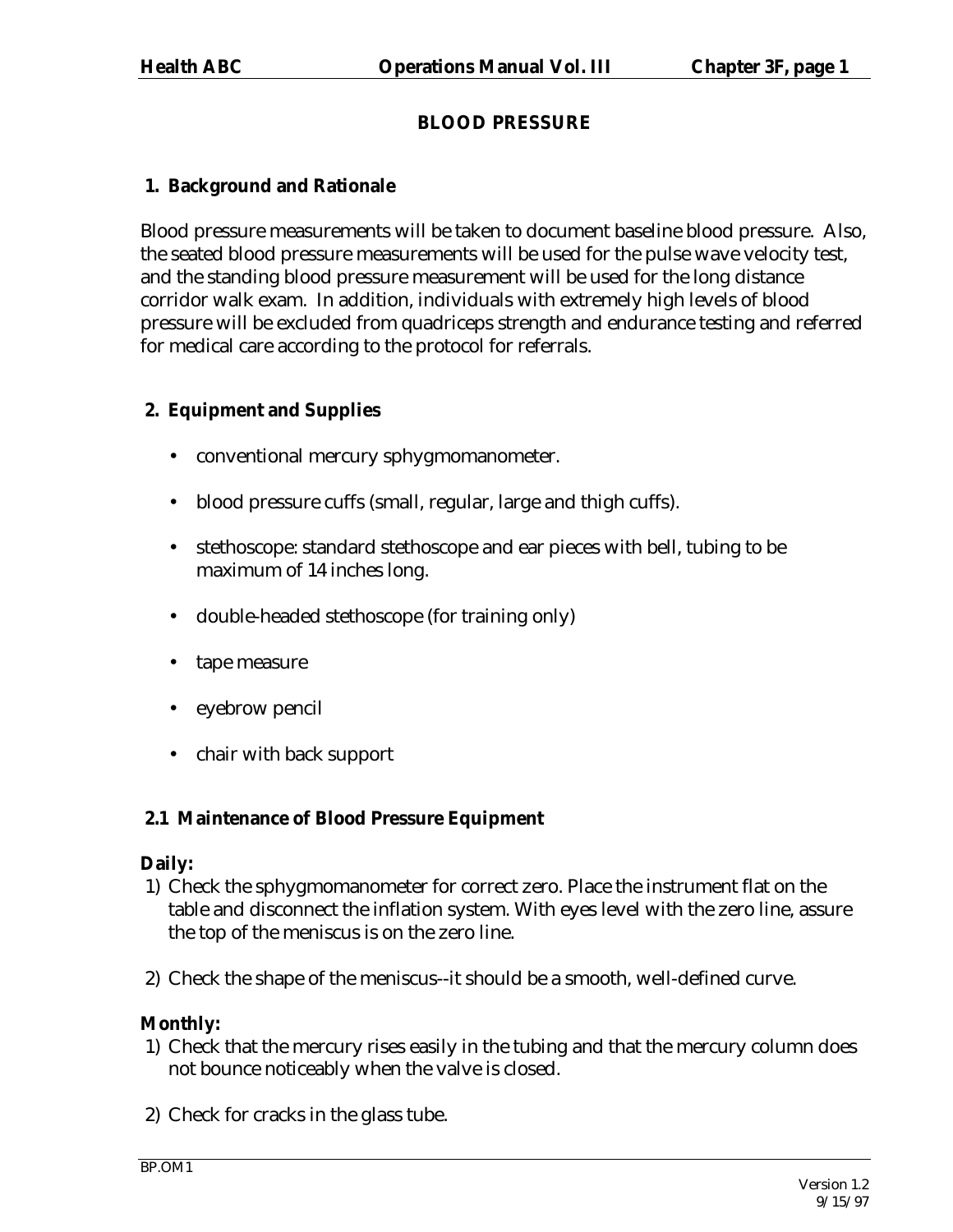- 3) Check the cap at the top of the calibrated glass tube to make sure it is securely in place.
- 4) Check for spilled mercury in the manometer case.
- 5) Check the cuffs, pressure bulb, and manometer and stethoscope tubing for cracks or tears.
- 6) Check the pressure control valve for sticks or leaks.
- 7) Check the stethoscope diaphragm for cracks.
- 8) Make sure when you close the manometer case that:
	- the manometer tubing is connected and the thumb valve is closed
	- the manometer case is stored on its right side so that the mercury will flow back into the reservoir.
- 9) Never attempt to repair the equipment yourself. Send the instrument for repair if any of the above checks reveal a problem.
- 10) Check the sphygmomanometer for air leaks. Roll the cuff around a plastic bottle or tin can and secure in place. Close the valve on the Air-Flo system and inflate the instrument until the mercury rises to 240 mm Hg. Close the valve. The mercury column should remain stable. If the column continues to fall, there is an air leak and the system should be re-inflated until the column rises to 200 mmHg. Pinch the tubing at various locations to localize the area of the leak, then replace the leaking tubing, cuff, or valve.

#### **General:**

With time, the mercury will become dirty and an oxide layer will be deposited on the inside of the glass tube. Do not attempt to clean the glass column with a pipe cleaner, as hazardous levels of mercury aerosol will be produced. Have your QC supervisor send the instrument to your local supplier for repair.

Since mercury is a hazardous, toxic substance, all maintenance and proper disposal procedures must be performed carefully (consult your local institution for guidelines). Do not perform any maintenance procedures that will expose mercury to air. A manometer specialist with expertise in handling toxic substances should be contacted to add or withdraw mercury from the instrument.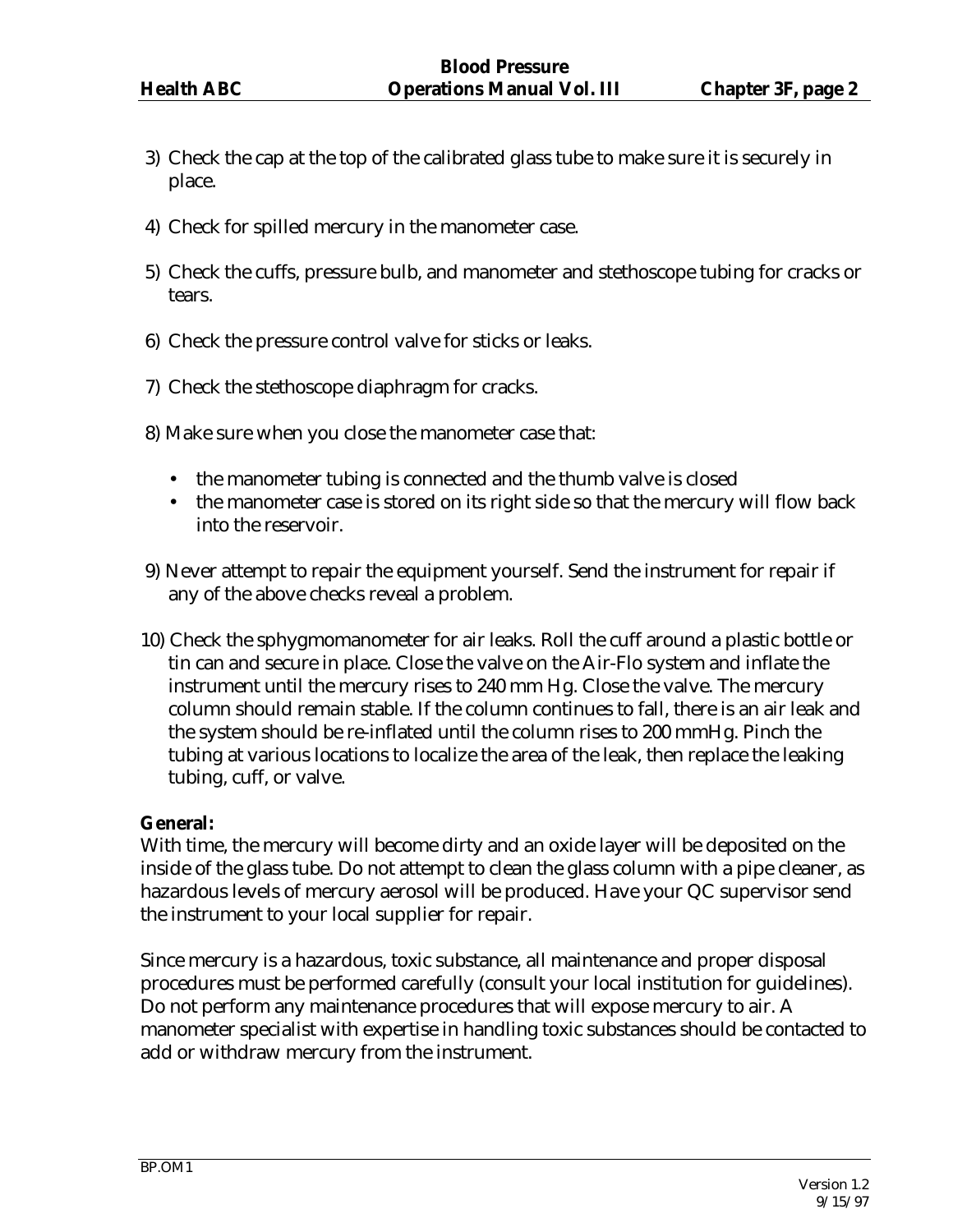| <b>Blood Pressure</b> |                                   |                           |
|-----------------------|-----------------------------------|---------------------------|
| <b>Health ABC</b>     | <b>Operations Manual Vol. III</b> | <b>Chapter 3F, page 3</b> |

Check the blood pressure cuffs on a monthly basis to assure all sizes of cuffs are available. Document the monthly checks of the sphygmomanometer on your Quality Assurance (QA) Equipment Log Form.

Inspect the tape used to measure arm circumference for damage or wear twice a year and record these checks on the QA Equipment Log Form.

#### **3. Safety Issues and Exclusions**

None.

## **4. Participant and Exam Room Preparation**

Caffeine (from coffee, tea, or soda), eating, heavy physical activity, smoking and alcohol should be proscribed for 30 minutes prior to recording the blood pressure.

## **4.1 Arm Circumference Measurement**

Check to see if ankle-arm blood pressure has already been taken. Use the same cuff size for the arm. If the ankle-arm blood pressure has not already been taken, please follow the instructions below to measure the participant's right arm.

Measure the participant's right arm to determine the appropriate cuff size before allowing the participant to rest. If the participant's right arm is injured or missing, use the left arm for the arm circumference and blood pressure measurement.

Use the following procedures to measure the participant's arm and determine the appropriate cuff size:

- Proper measurement requires that the participant's arm is bare to the shoulder. The participant will be wearing a gown or loose-fitting top provided by the clinic.
- Request the participant to stand, bend the elbow, and put the forearm straight across the chest. The upper arm should be at a 90 degree angle to the lower arm.
- Measure arm length from the bony prominence of the shoulder girdle (acromion) to the tip of the elbow using a tape measure.
- Mark the midpoint on the dorsal (back) surface of the arm.
- Ask the participant to relax their arm along the side of the body.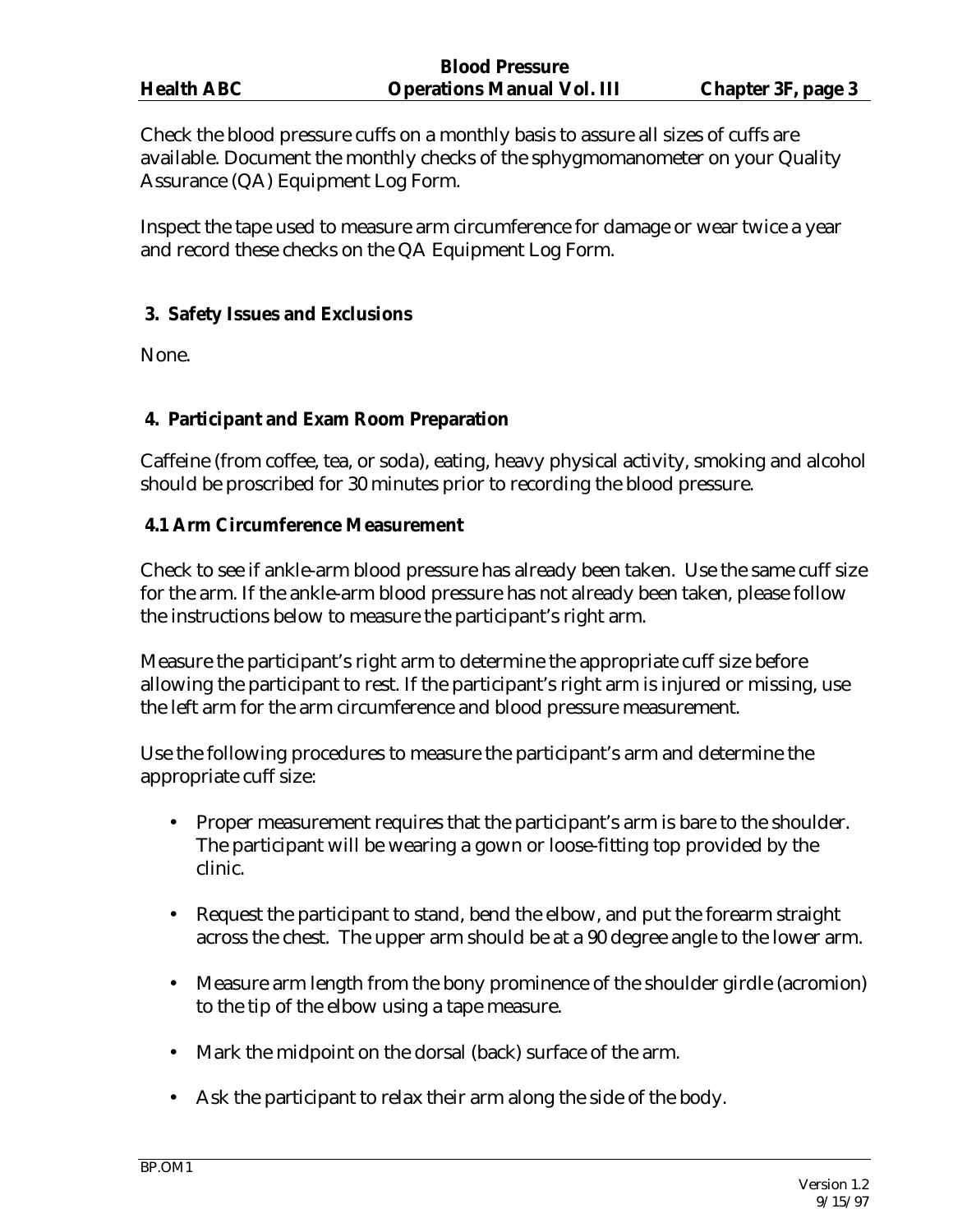- Draw the tape measure horizontally around the arm at the midpoint mark, but do not indent the skin.
- Use the measurement to determine the correct cuff size.

Do not use the markings on the blood pressure cuff for reference. Instead, use the following criteria for determining the appropriate cuff size for the participant:

| Arm Circumference (cm/in.)<br>16.0 - 22.5 cm $(6.4 - 9.0)$ in | Cuff's Bladder Size (cm)*<br>small cuff (9.0 cm) |
|---------------------------------------------------------------|--------------------------------------------------|
|                                                               |                                                  |
| $22.6 - 30.0$ cm $(9.1 - 12.0$ in                             | regular cuff (12.0 cm)                           |
| $30.1 - 37.5$ cm $(12.1 - 15.0$ in                            | large cuff $(15.0 \text{ cm})$                   |
| $37.6 - 43.7$ cm $(15.1 - 17.5$ in                            | thigh cuff $(17.5 \text{ cm})$                   |

Keep the above chart of arm circumference measurements and corresponding cuff sizes readily available for easy reference.

## **5. Detailed measurement procedures**

In measuring the participant's blood pressure, the participant should rest for approximately five minutes with their feet flat on the floor and legs uncrossed. The maximum inflation level should be determined and two blood pressure readings obtained. For simplicity, all blood pressure measurements will be made on the participant's right arm. Where this is not feasible, the left arm should be used and the exception noted on the comments section of the form. After the baseline measure, the same arm will be used (if possible) throughout the study.

#### **5.1 Application of the Cuff**

- Ensure that the participant is seated comfortably in a chair with back supported and both feet are flat on the floor.
- Make sure that the participant's arm is resting on the table at a 90 degree angle with the palm facing up.
- Palpate the brachial artery.
- Mark the brachial artery with an eyebrow pencil.
- Place the appropriate-sized cuff around the upper right arm, approximately at heart level, with the participant's palm facing upward (the participant may rest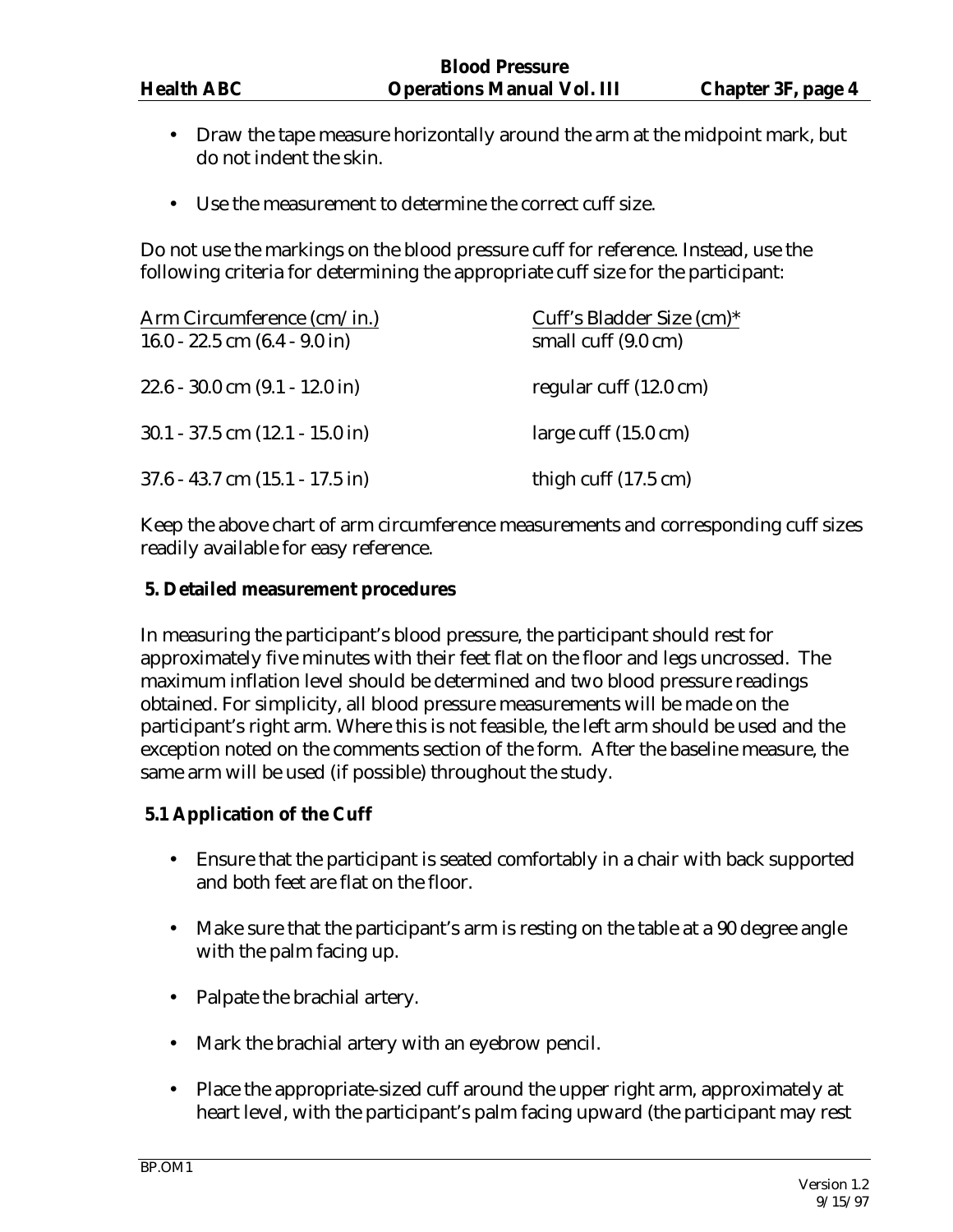their forearm and elbow on a table or arm of the chair). Place the lower edge of the cuff with its tubing connections about one inch above the natural crease across the inner aspect of the elbow.

- Wrap the cuff snugly about the arm, with the inflatable inner bladder centered over the area of the brachial artery. The brachial artery is usually found at the crease of the arm, slightly toward the body. Secure the wrapped cuff firmly by applying pressure to the locking fabric fastener over the area that it overlaps the cuff. You should be able to insert two fingers under the cuff.
- If it is not feasible to measure blood pressure using the right arm, the left arm may be used. The change in arm and the reason for the change should be noted on the comments section of the form.

## **5.2 Rest Period**

Ask the participant to sit with both feet flat on the floor and to rest without smoking or talking for five minutes before measuring their blood pressure. Instruct the participant on the correct posture with the back supported and both feet flat on the floor. The work station should be free of excessive noise and the participant should not be interviewed nor asked to read anything at this time. After the seated blood pressure measurements are taken, the participant should be instructed to quietly stand for one minute before the standing blood pressure is taken.

#### **5.3 Determining the Maximal Inflation Level (MIL)**

#### **5.3.1 Ausculatory Gap**

An ausculatory gap is the fading or disappearance of sound after the first sounds are heard. The sound then reappears at a level well above the diastolic pressure. The radial pulse can still be felt during the silent phase and the gap usually occurs between Phase I and II. This phenomenon is seen more frequently in older participants.

This means that in an adult with an ausculatory gap, the real systolic pressure may be missed and read as a much lower BP. For example:

Real systolic is 172 but sounds fade at: 168 and reappear at 152 and disappear at 98.

If the correct procedure (inflating to MIL) for BP measurement is not used, this participant's BP may be read as 152/98 instead of 172/98. The only way to avoid this error is to obtain the MIL before BP measurement.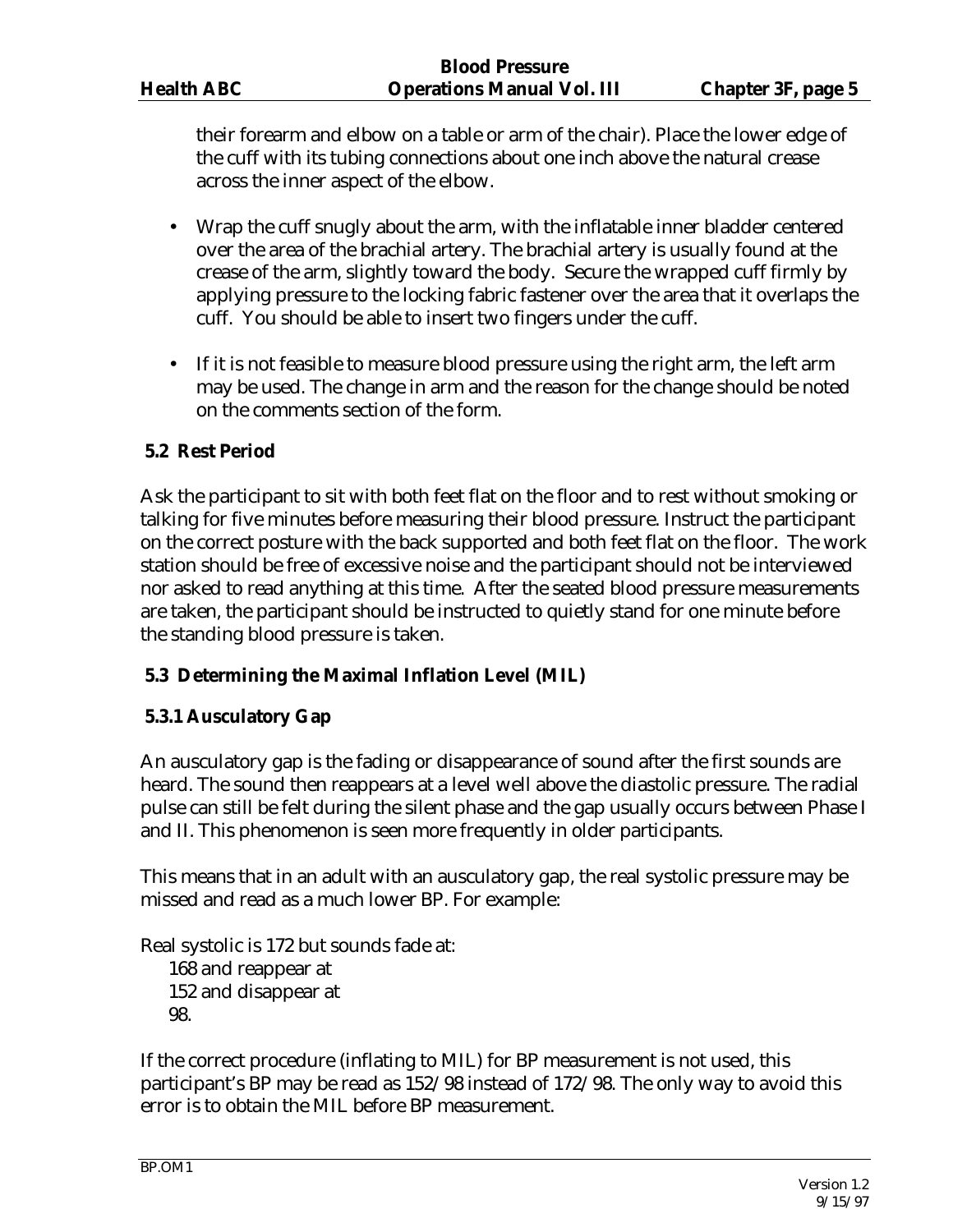Determine the pressure to which to inflate the cuff for the measurement of the systolic blood pressure. This assures that the cuff pressure at the start of the reading exceeds the systolic blood pressure and allows you to hear the first Korotkoff sound. The procedures for determining maximal inflation level are as follows:

- Attach the cuff tubing to the conventional mercury sphygmomanometer.
- Palpate the radial pulse (if the radial pulse is difficult to palpate, the brachial pulse may be used).
- Inflate the cuff to 70 mmHg. Then increase by 10 mmHg increments until the radial pulse is no longer felt (palpated systolic).
- Deflate the cuff quickly and completely.
- Inflate the cuff to 30 mmHg above the palpated systolic pressure for all subsequent readings.
- Repeat the MIL if the first attempt was unsatisfactory or you have had to readjust the cuff after measuring the MIL. Wait 30 seconds before making a second attempt if the first is unsatisfactory. If the second attempt is unsatisfactory, terminate the procedure and note the problem on the form.
- If the radial pulse is still felt at a level of 270 mm Hg or higher (which means that the MIL is 30 mm Hg higher) repeat the MIL. If the MIL is still 300 mm Hg, terminate the blood pressure measurements and write in "300/MIL" on the form. On the Report of Findings, indicate the blood pressure as 270 palpated, and refer the participant to see their doctor within the next week.

#### **5.4 Performing the Measurement**

- Place the ear pieces of the stethoscope, with the tips turned forward, into your ears.
- Apply the bell of the stethoscope over the brachial artery with light pressure, ensuring skin contact at all points. Effective use of the bell requires careful palpation of the brachial artery to know exactly where to place the bell. Place the bell just below, but not touching, the cuff or tubing.
- Close the thumb valve and squeeze the bulb, inflating the cuff at a rapid but smooth and continuous rate to the maximal inflation level. *Note:* Your eyes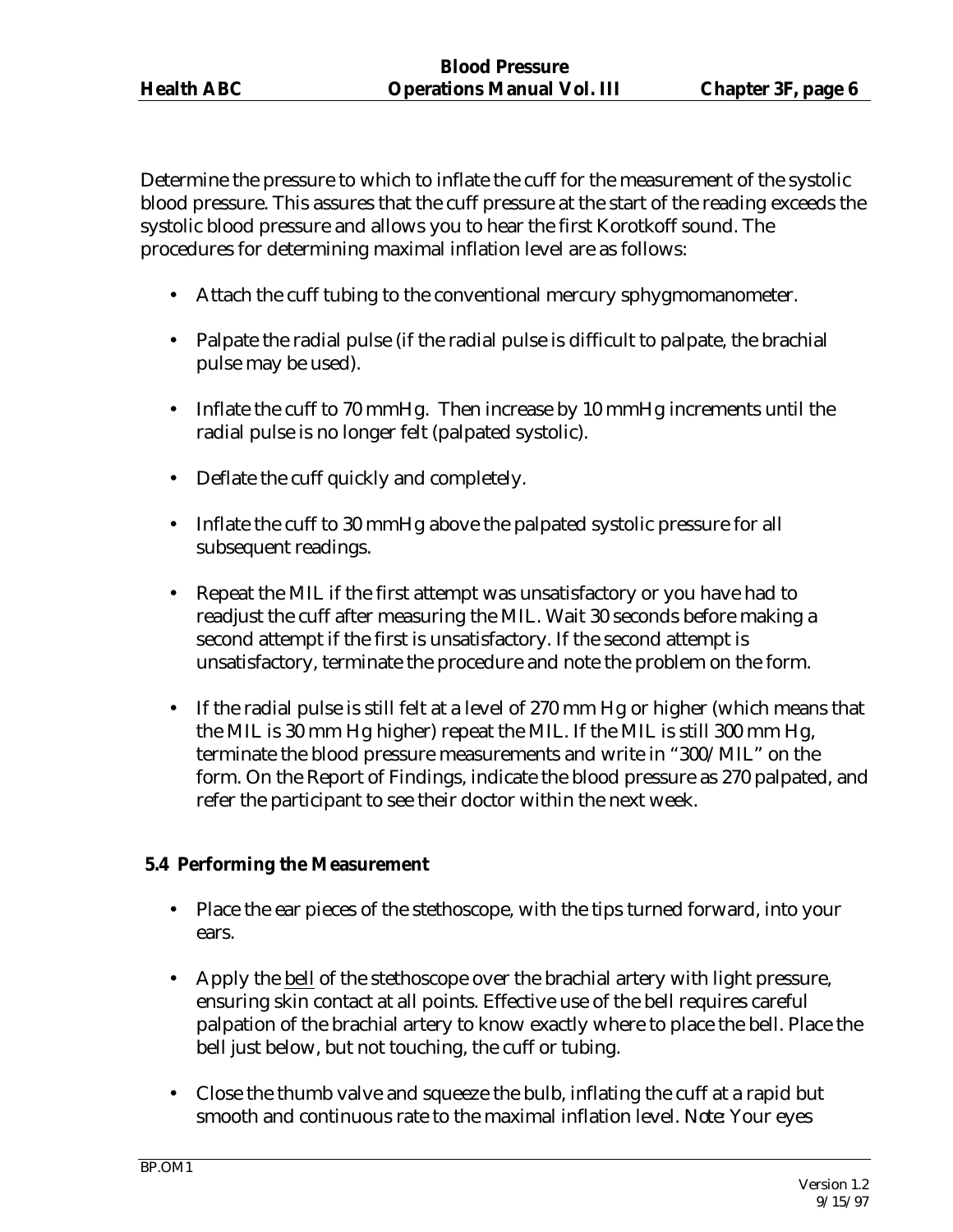should be level with the mid-range of the manometer scale and focused on the level to which you will raise the pressure.

• Open the thumb valve very slightly and maintain a constant rate of deflation at no more than 2-3 mm per second, allowing the cuff to deflate. Listen throughout the entire range of deflation, from the maximum pressure past the systolic reading (the pressure where the first regular sound is heard) until 10 mmHg below the level of the diastolic reading (i.e., 10 mmHg below the level where you hear the last regular sound).

The systolic value (Phase I) is the pressure at which you hear the first of two or more knocking sounds in appropriate rhythm. The diastolic sound (Phase V) is the pressure at which you hear the last muffled sound.

- Deflate the cuff fully by separating the tubing and remove the stethoscope ear pieces.
- Record the systolic and diastolic values from the first reading in the spaces provided on the form.
- Hold the participant's arm vertically above their head for a full five seconds to relieve blood pooling.
- Have the participant sit quietly for 30 seconds, then repeat the blood pressure measurement and record the systolic and diastolic values from the second blood pressure measurement on the form.
- Have the participant stand quietly for one minute, then take one standing blood pressure measurement and record the systolic and diastolic values from this measurement on the Blood Pressure Form (p. 13 of the Baseline Clinic Visit Workbook) and on the Long Distance Corridor Walk Data Collection Form (p. 31 of the Baseline Clinic Visit Workbook).

## **5.5 Criteria for Systolic and Diastolic Blood Pressure**

To identify correctly systolic (Phase I) and diastolic (Phase V) Korotkoff values, listen carefully via the stethoscope while reading and interpreting the mercury column.

• The systolic value is the pressure level at which you hear the first of two or more knocking sounds in the appropriate rhythm. *Note:* A single sound heard in isolation (i.e., not in rhythmic sequence) before the first of the rhythmic sounds (systolic) does not alter the interpretation of blood pressure).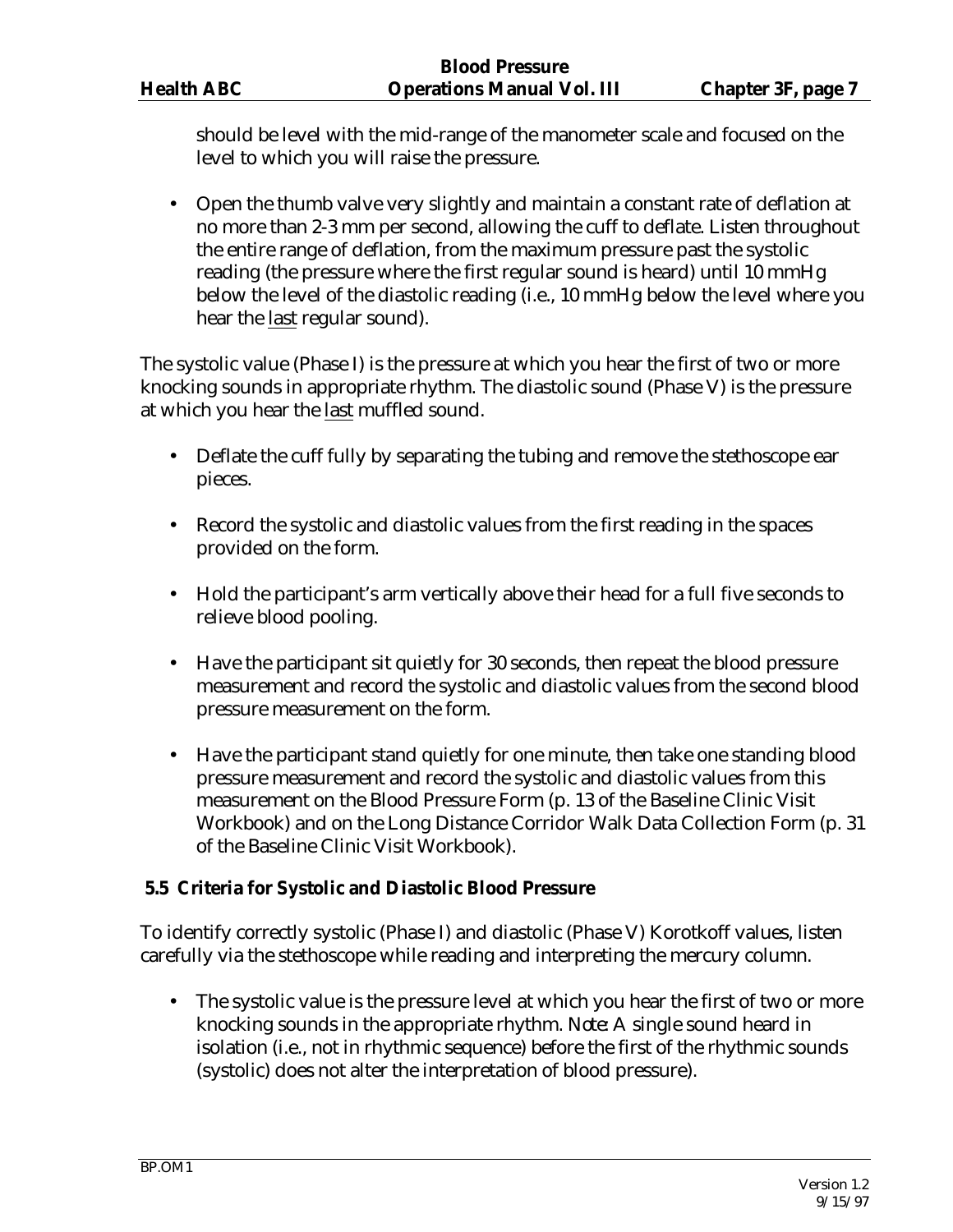- The diastolic value can be identified as the pressure level at which you hear the last of these rhythmic sounds (usually muffled).
- Make the mercury column drop at 2 to 3 mmHg per second, from the maximum inflation pressure until 10 mmHg below that of the last regular sound heard. The control of the deflation rate at 2 to 3 mmHg per second is essential for accurate readings and depends on the handling of the bulb and its control valve.

#### **5.6 Guidelines for Blood Pressure Readings**

- Record all readings to the nearest even digit, rounding up (i.e., read any value that appears to fall exactly between the markings on the mercury column to the next higher even marking).
- Make readings at the top of the meniscus, or rounded surface of the mercury columns.
- When the pressure is released too quickly from a high level, a vacuum is formed above the mercury and the meniscus is distorted. Allow a few moments for it to reappear before reading the manometer or doing a repeat measurement.
- Repeat the MIL whenever a systolic blood pressure reading is less than 10 mm mercury from the MIL, or if sounds are heard immediately.
- If a measurement was interrupted, use the following guidelines:

1. Repeat the MIL only if the cuff was removed or more than five minutes has lapsed between the MIL and the first blood pressure reading or between any two blood pressure readings.

2. Note on the form in the comments section that the measurement was repeated, and indicate why.

• If the blood pressure sounds are not heard during the first measurement, review your technique, check stethoscope position for loose connections or tubing kinks, and maintain a quiet environment. Relocate the brachial pulse and apply the bell headpiece directly over the pulse point. Take care to wait at least 30 seconds between measurements. Use the procedure to enhance the sounds (see below) and take the second reading, placing the stethoscope in the same position. Note the use of the enhancement procedures in the comments section of the form.

#### **5.7 Procedures to Enhance the Brachial Pulse Sounds**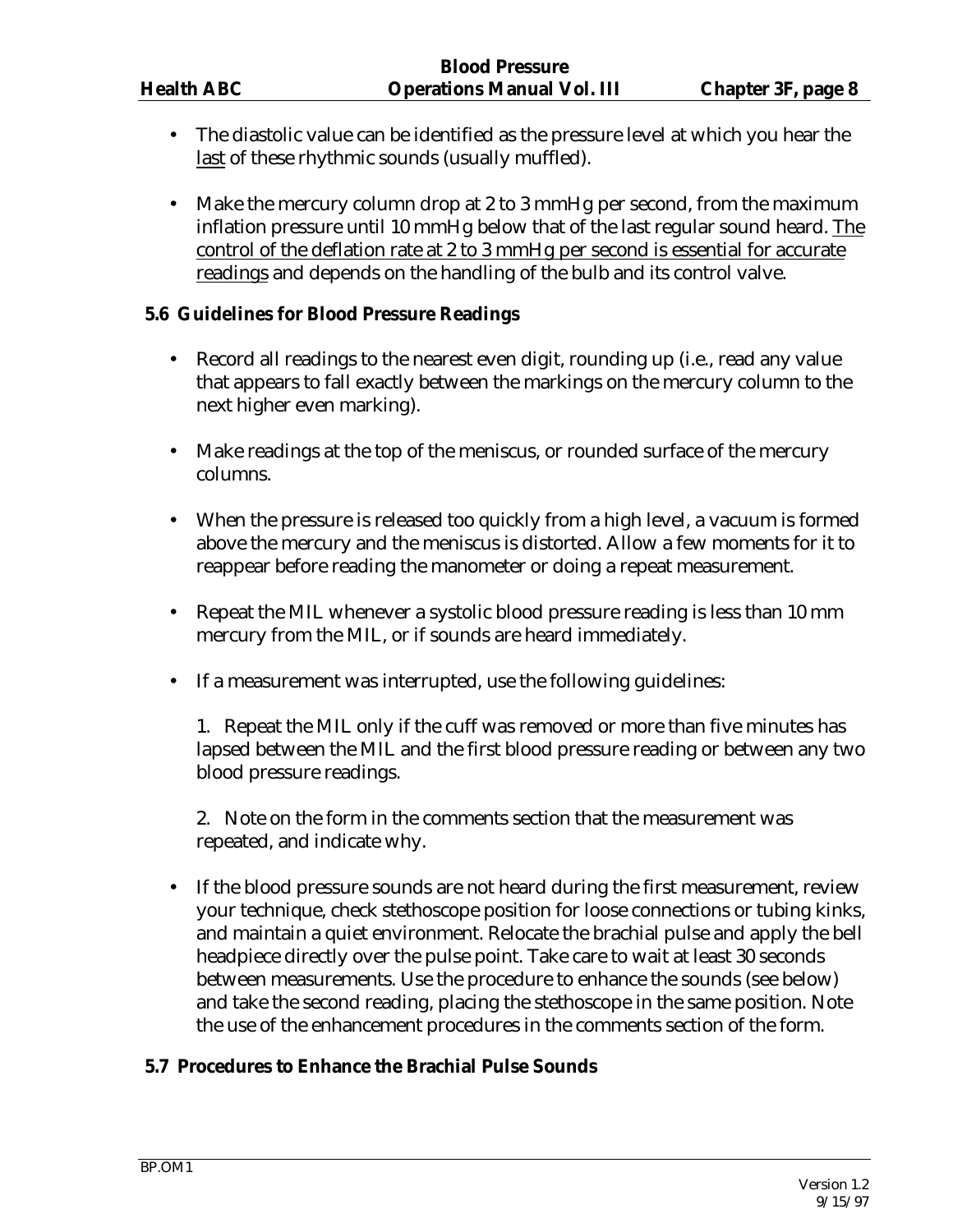If you are having difficulty hearing the blood pressure sounds, there are three methods that can be used to increase the intensity and loudness of the sounds.

- 1. Reduce room noise.
- 2. Instruct the participant to open and close their fist 8 to 10 times. Inflate the cuff and take the BP immediately.
- 3. Have the participant raise their arm and forearm over their head and make a fist several times for at least 60 seconds. Inflate the cuff while the arm is still overhead, but the hand relaxed, to a level 50 mm Hg above the expected systolic level. Then lower the arm rapidly and measure the blood pressure in the usual manner.

## **6. Procedures for performing the measurement at home (if applicable).**

The same procedures described above may be performed at home.

#### **7. Seated blood pressure alert values/Follow-up/Reporting to participants**

• An immediate referral to the participant's primary physician via telephone before the participant leaves the clinic:

 systolic blood pressure ε210, or diastolic blood pressure ε120

• An urgent referral to the primary care provider (within 1 week):

 systolic blood pressure 180-209 diastolic blood pressure 110-119

• Report to primary care provider (within 1 month):

 systolic blood pressure 160-179 diastolic blood pressure 100-109

• Report to primary care provider (confirm within 2 months):

 systolic blood pressure 140-159 diastolic blood pressure 90-99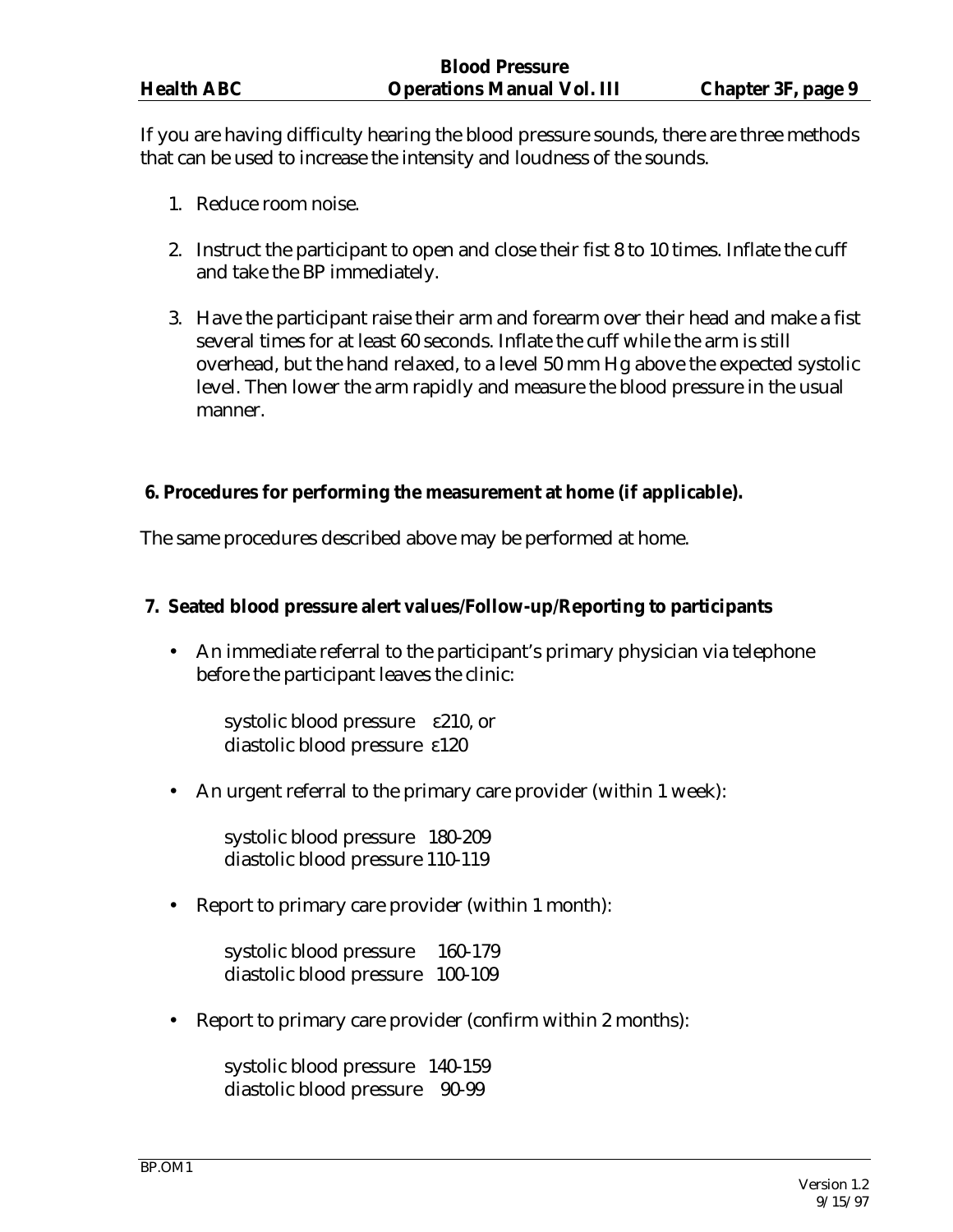• Normal Categories

High normal:

systolic blood pressure 130-139 diastolic blood pressure 85-89

Normal:

 systolic blood pressure <130 diastolic blood pressure <85

Seated blood pressure measurements will be given to the participant at the time of the clinic visit. They will receive a printed form with the above referral information and levels, with blanks for recording participant's values. The same information will be included in the final report to participant and participant's physician.

## **8. Quality assurance**

## **8.1 Training Requirements**

Clinical experience with blood pressure measurement is required. In addition, training should include:

- Read and study manual
- Attend Health ABC training session on techniques (or observe administration by experienced examiner)
- Practice on volunteers
- Compare measurements with those made by experienced colleagues (Goal: obtain measurements within  $\pm 2$  mm Hg of that observed by a trainer listening with a double-headed stethoscope.)
- Discuss problems and questions with local expert or QC officer

#### **8.2 Certification Requirements**

- Complete training requirements
- Explain and demonstrate daily and monthly checks of sphygmomanometer
- Explain procedure if measurement interrupted
- Explain procedure to enhance brachial pulse sounds
- Recite alert values
- Conduct exam on two volunteers while being observed by QC officer listening with double-headed stethoscope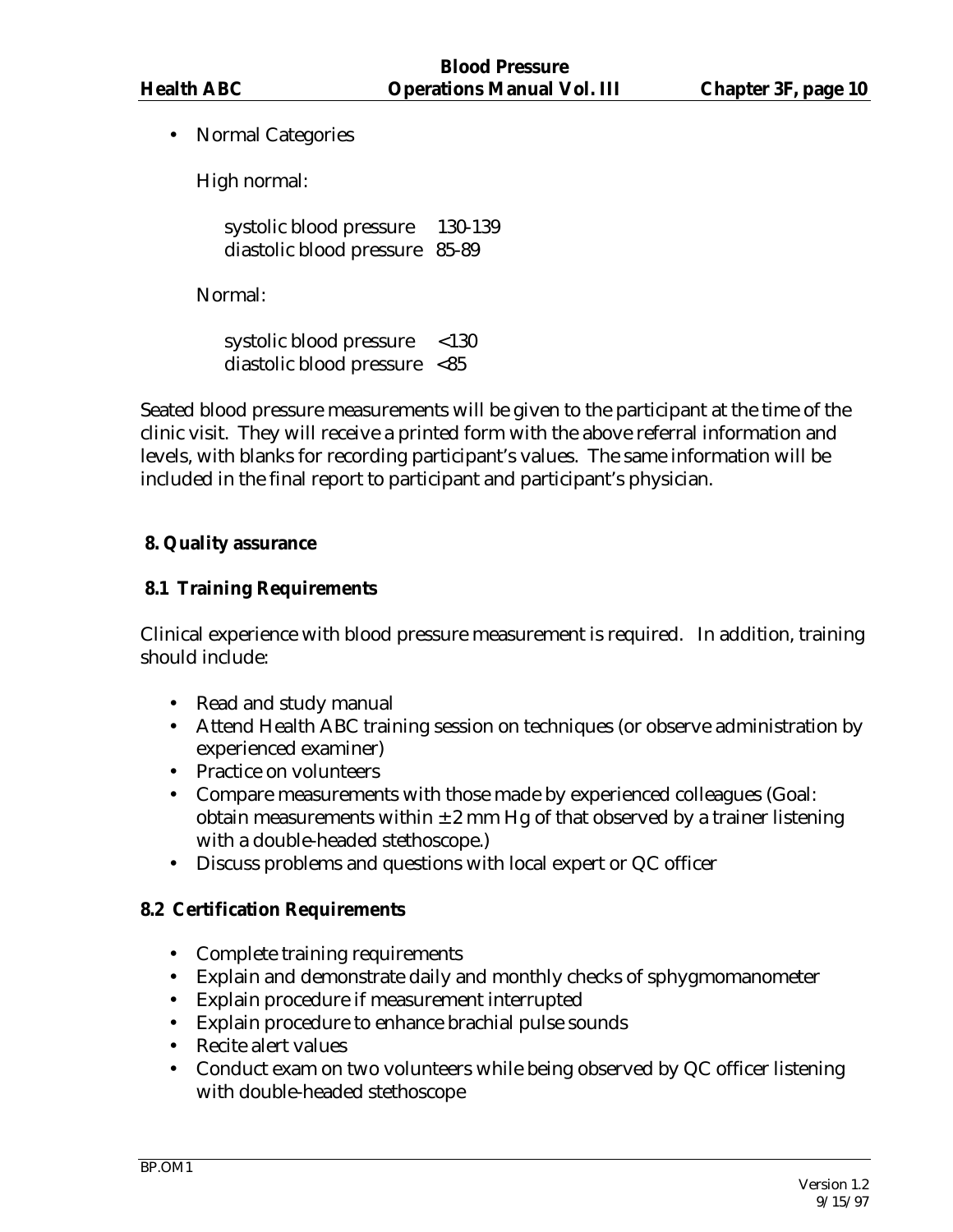- Performs exam according to protocol as demonstrated on completed QC checklist
- Three simultaneous readings of systolic and diastolic measurements recorded by the staff member agree with those of the QC officer within  $\pm$  4 mm Hg, with the average of the three readings within  $\pm 3$  mm Hg.

QC reports: Monthly reports of the distribution of final digits for each technician will be reviewed by the QC Officer. Trends toward digit preference will be discussed with the technician without revealing which digit and retraining/recertification may be required.

## **8.3 Quality Assurance Checklist**

- ❏ Explains procedure
- ❏ Measures for cuff size (or, if ankle-arm blood pressure has already been done, uses same arm cuff size)
- ❏ Wraps cuff snugly, centering bladder over brachial artery
- ❏ Five minute rest period before measurement
- ❏ Determines maximal inflation level
- ❏ Palpates brachial artery
- ❏ Inflates rapidly to maximal inflation level
- ❏ Places bell on brachial pulse
- ❏ Deflates cuff 2-3 mm Hg per second
- ❏ First and fifth phase correctly identified (verified with double stethoscope)
- ❏ Standing blood pressure measurement taken after one minute standing rest period
- ❏ Records reading and disconnects tubes
- ❏ Reviews forms for completeness
- ❏ Correctly completes forms
- ❏ Tells participant BP reading and refers as indicated
- ❏ Maintenance log up to date

#### **8.4 QC reports**

Monthly reports of the distribution of final digits for each technician will be reviewed by the QC Officer. Trends toward digit preference will be discussed with the technician without revealing which digit and retraining/recertification may be required.

#### **9. References**